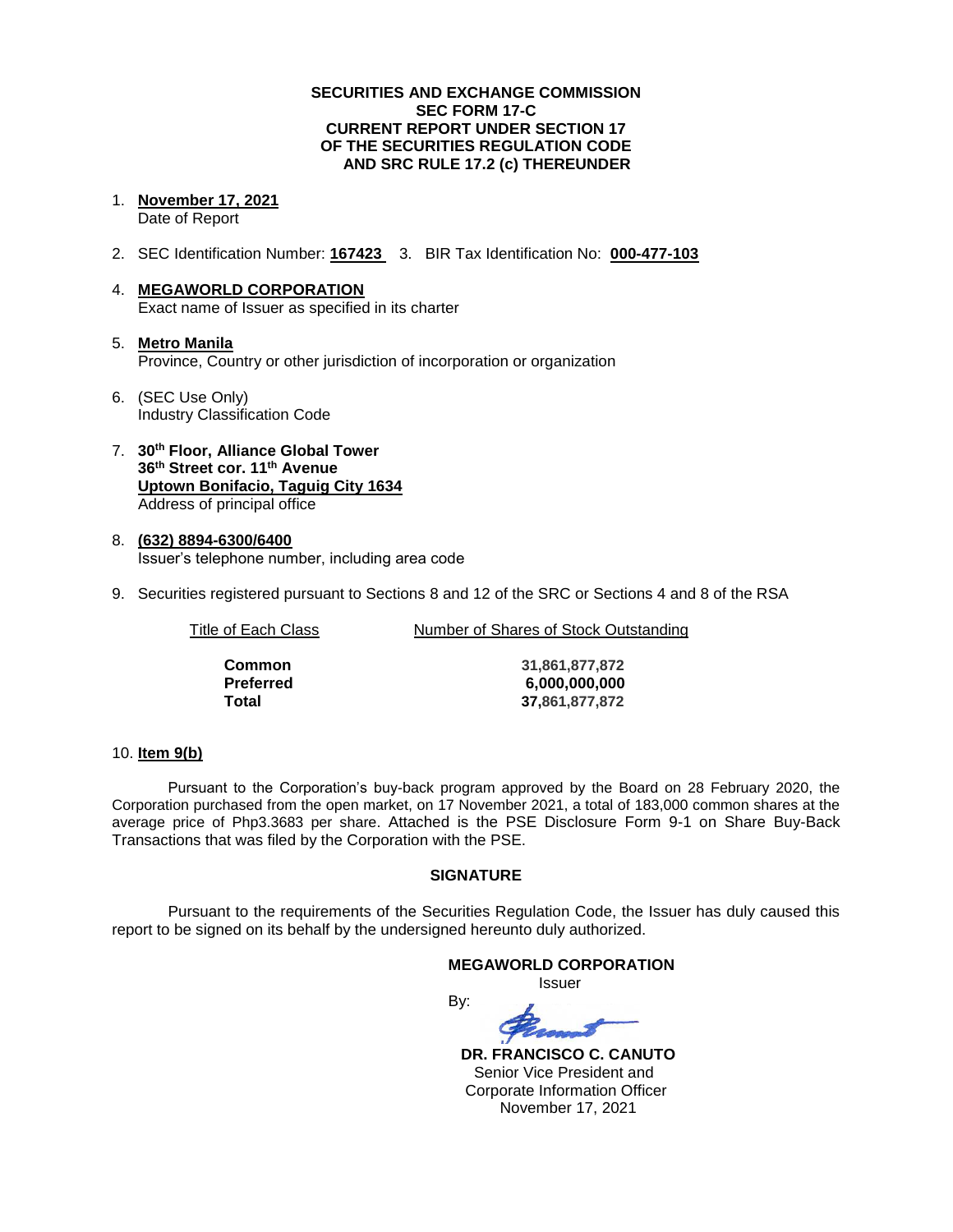# **SECURITIES AND EXCHANGE COMMISSION SEC FORM 17-C**

# **CURRENT REPORT UNDER SECTION 17 OF THE SECURITIES REGULATION CODE AND SRC RULE 17.2(c) THEREUNDER**

| Nov 17, 2021                                                                       | 1. Date of Report (Date of earliest event reported)                                               |
|------------------------------------------------------------------------------------|---------------------------------------------------------------------------------------------------|
| 2. SEC Identification Number                                                       |                                                                                                   |
| 167423                                                                             |                                                                                                   |
| 3. BIR Tax Identification No.                                                      |                                                                                                   |
| 000-477-103                                                                        |                                                                                                   |
|                                                                                    | 4. Exact name of issuer as specified in its charter                                               |
|                                                                                    | <b>MEGAWORLD CORPORATION</b>                                                                      |
|                                                                                    | 5. Province, country or other jurisdiction of incorporation                                       |
| Metro Manila                                                                       |                                                                                                   |
|                                                                                    | 6. Industry Classification Code(SEC Use Only)                                                     |
| 7. Address of principal office<br><b>Taguig City</b><br><b>Postal Code</b><br>1634 | 30th Floor, Alliance Global Tower, 36th Street cor. 11th Avenue, Uptown Bonifacio,                |
|                                                                                    | 8. Issuer's telephone number, including area code                                                 |
| (632) 8894-6300/6400                                                               |                                                                                                   |
|                                                                                    | 9. Former name or former address, if changed since last report                                    |
| N/A                                                                                |                                                                                                   |
|                                                                                    | 10. Securities registered pursuant to Sections 8 and 12 of the SRC or Sections 4 and 8 of the RSA |
| <b>Title of Each Class</b>                                                         | Number of Shares of Common Stock Outstanding and Amount of Debt Outstanding                       |
| Common                                                                             | 31,861,877,872                                                                                    |
| Preferred                                                                          | 6,000,000,000                                                                                     |
|                                                                                    | 11. Indicate the item numbers reported herein                                                     |
| Item $9(b)$                                                                        |                                                                                                   |

The Exchange does not warrant and holds no responsibility for the veracity of the facts and representations contained in all corporate disclosures, including financial reports. All data contained herein are prepared and submitted by the disclosing party to the Exchange, and are disseminated solely for purposes of information. Any questions on the data contained herein should be addressed directly to the Corporate Information Officer of the disclosing party.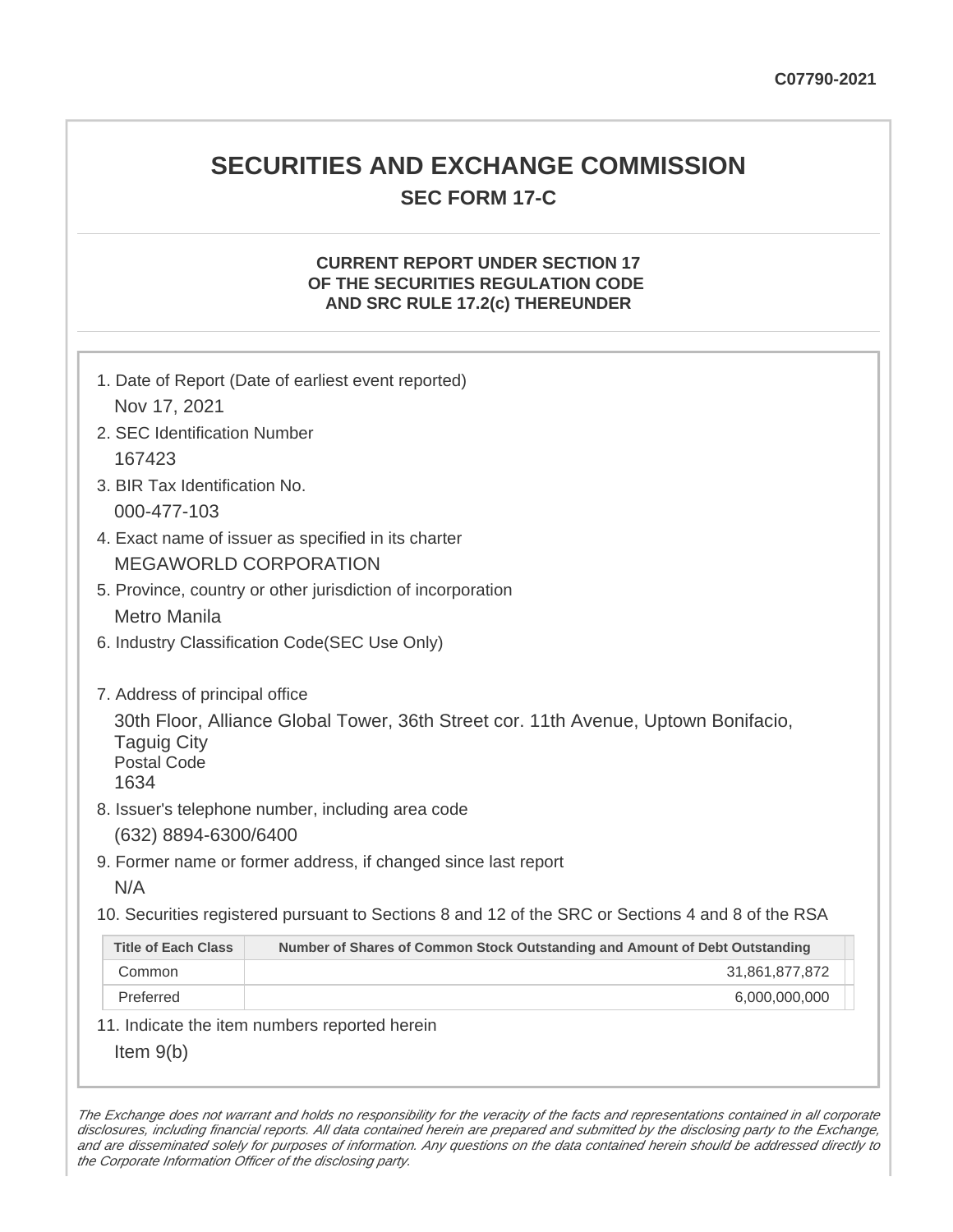

# **Megaworld Corporation MEG**

# **PSE Disclosure Form 9-1 - Share Buy-Back Transactions References: Section 9 of the Revised Disclosure Rules**

**Subject of the Disclosure**

Share Buy-Back Transactions

**Background/Description of the Disclosure**

Pursuant to the Corporation's buy-back program approved by the Board on 28 February 2020, the Corporation purchased from the open market, on 17 November 2021, a total of 183,000 common shares at the average price of Php3.3683 per share.

# **Type of Securities**

- **☑** Common
- □ Preferred N/A
- D Others N/A

#### **Details of Share Buy-Back Transaction(s)**

| Date of Transaction | Number of Shares Purchased | <b>Price Per Share</b> |
|---------------------|----------------------------|------------------------|
| Nov 17, 2021        | 45,000                     | 3.3800                 |
| Nov 17, 2021        | 61,000                     | 3.3700                 |
| Nov 17, 2021        | 77.000                     | 3.3600                 |
|                     | 183,000                    |                        |

#### **Effects on Number of Shares**

|                             | <b>Before</b>  | After          |
|-----------------------------|----------------|----------------|
| <b>Outstanding Shares</b>   | 31,862,060,872 | 31,861,877,872 |
| <b>Treasury Shares</b>      | 508,805,000    | 508,988,000    |
|                             |                |                |
| <b>Cumulative Number of</b> |                |                |

| <b>Cumulative Number of</b> |             |
|-----------------------------|-------------|
| <b>Shares Purchased to</b>  | 379.068.000 |
| Date                        |             |